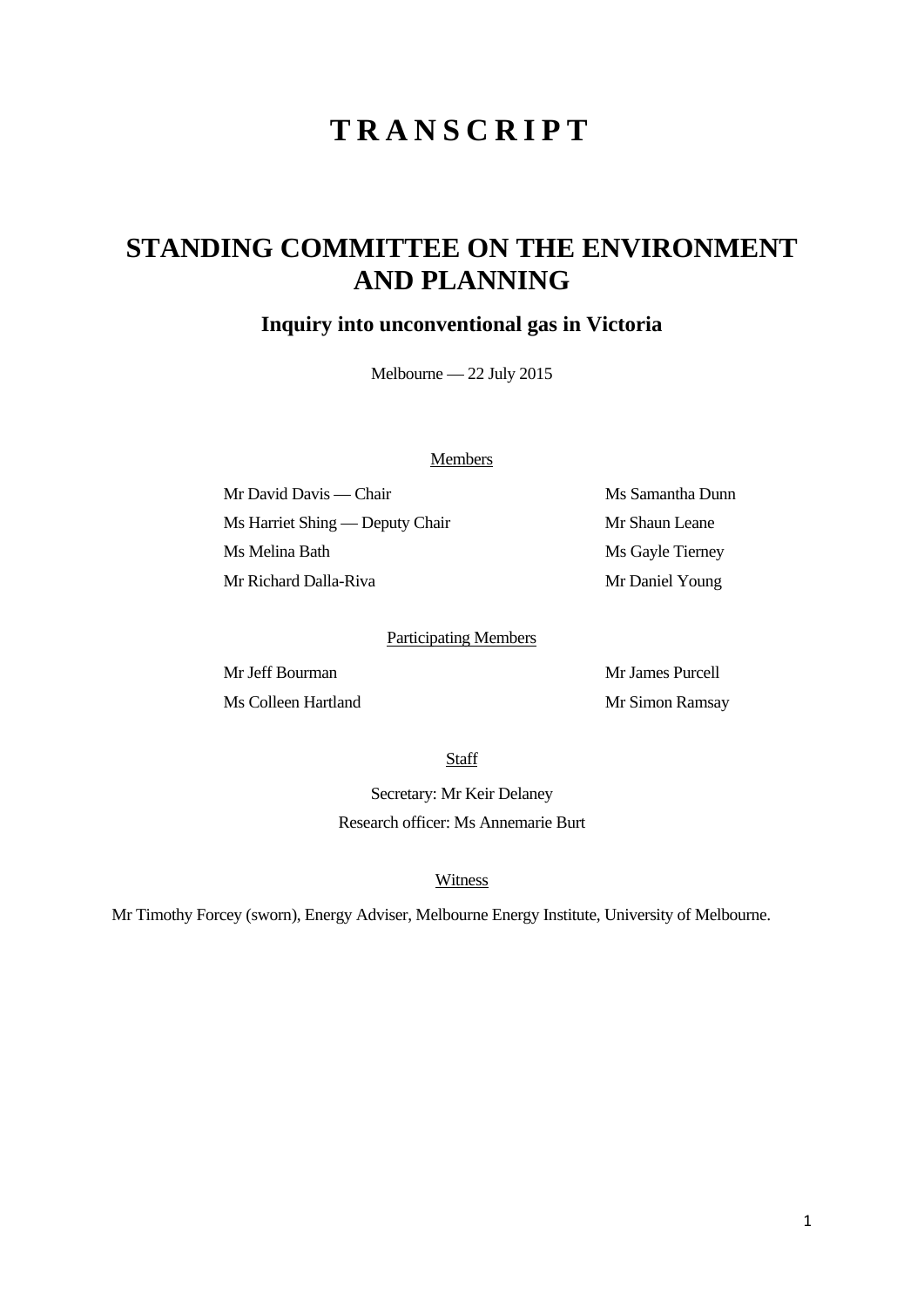**The CHAIR** — I open this inquiry into onshore unconventional gas, noting that a subcommittee has been formed which consists of myself; Harriet Shing, the Deputy Chair; Melinda Bath; Richard Dalla-Riva; and Colleen Hartland. I should explain that evidence at the hearing today in relation to the inquiry into onshore unconventional gas is being recorded.

I welcome Tim Forcey from the University of Melbourne Energy Institute to the public hearings of the Standing Committee on the Environment and Planning. All evidence taken at this hearing is protected by parliamentary privilege. Therefore you are protected against any action on what you say here today, but if you go outside and repeat the same things, those comments may not be protected by privilege.

First, Tim, I am going to ask Keir to swear you in. Please indicate your address and position as well.

**Mr FORCEY** — My name is Timothy Forcey, and I am energy adviser at the University of Melbourne Energy Institute.

**The CHAIR** — I will ask you to give a short presentation, and we will then follow with some questions.

#### **Visual presentation.**

**Mr FORCEY** — Very good. On behalf of the University of Melbourne Energy Institute, I am pleased to present to this inquiry. I trained as a chemical engineer and worked for 30 years for Exxon Mobil and BHP Billiton. This included 10 years involvement with the Bass Strait joint venture. More recently I have worked with the Australian energy market operator, known as AEMO. These days I am a researcher with the University of Melbourne Energy Institute. I also work part-time as a home energy consultant with the Moreland Energy Foundation. Today I will not be speaking about fracking, hydrogeology or fugitive emissions; I shall leave those topics to the other experts. Rather today I will discuss our research into the future of gas demand in eastern Australia, including Victoria. That research will be publicly available in mid-August. Today I can share some preliminary results.

This is my second time appearing before a state inquiry into gas. In January I testified to the New South Wales upper house about research we did specifically for that state.

Our role at the University of Melbourne Energy Institute is to provide information so the community can make better decisions. Here are 10 points of information that I will present today. Domestic demand for gas — that is, the gas used within eastern Australia — peaked in 2012. The economics of gas have changed. As a result, gas demand in eastern Australia is declining and will continue to decline across all sectors — electricity generation, industry and buildings. That is homes and commercial buildings.

The Australian Energy Market Operator is only starting to study gas to electric fuel switching in homes and businesses. Fuel switching has the potential to be a significant phenomenon. Some people can save hundreds of dollars per year by heating their homes with their electric reverse cycle air conditioner instead of using gas. Reverse cycle air conditioners, hot water heat pumps and the induction cooktop are the big three that lead to the all-electric Australian home.

With the wide availability of these efficient electric appliances, there is no longer any economic reason to connect gas to new Australian homes and suburbs. As consumers economically disconnect from the gas grid, those that remain must pay the cost of operating that grid. This leads to what is known as the gas grid death spiral, where fixed charges go up, then some people leave the gas grid, and fixed charges go up again to cover that and so forth.

We can explore for gas savings in Victorian attics and lounge rooms, and of course I am talking about ceiling insulation, draught proofing and better windows and window treatments. This leads to improved home health outcomes for the sick and elderly. As gas demand declines, our remaining gas reserves stretch out for an additional decade, so a potential 2030 concern becomes a potential 2040 concern.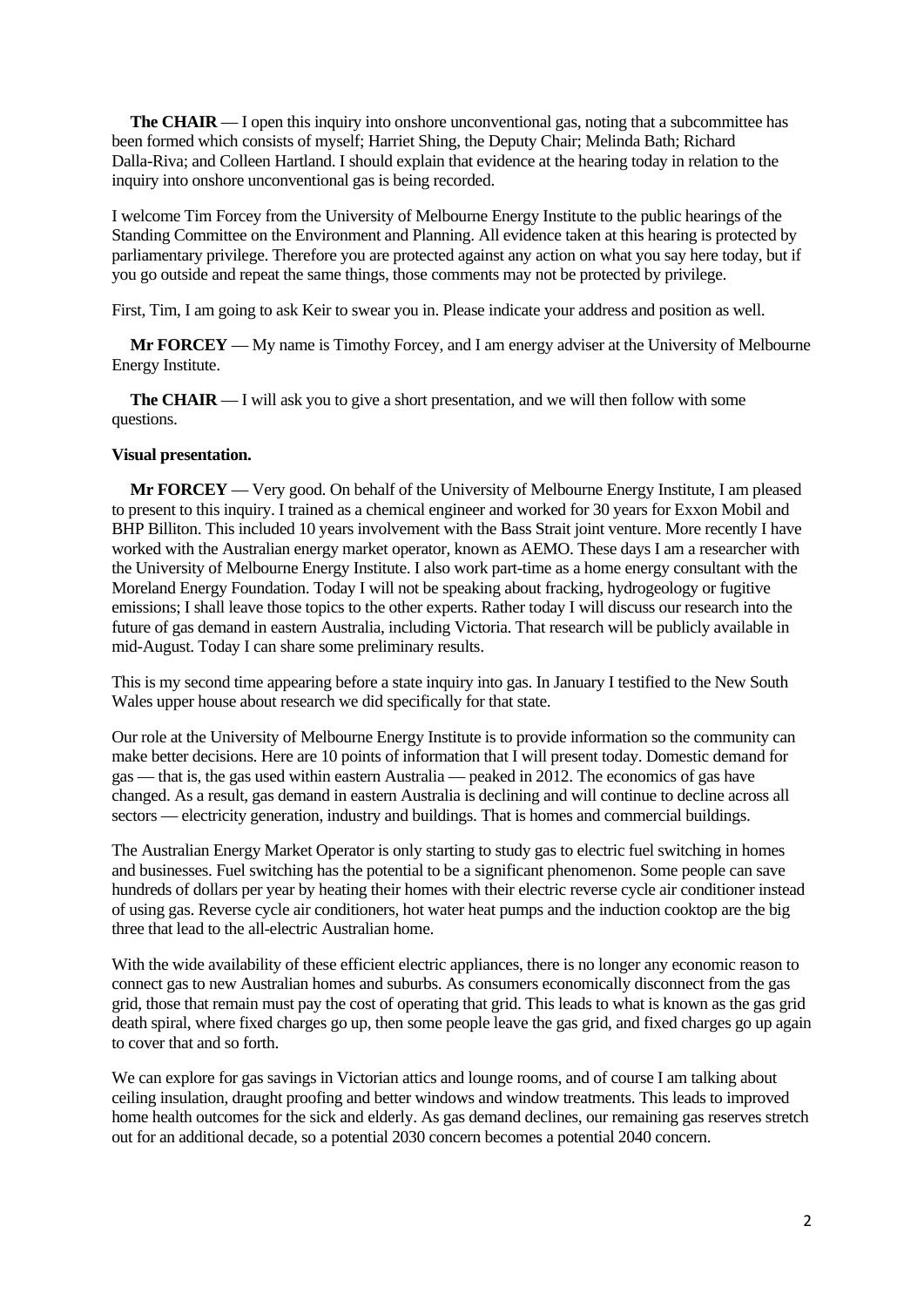Finally, Victorians need an integrated resource plan that considers both gas supply and gas demand management options.

The eastern Australian gas market has changed dramatically over the last decade, but dramatic change will continue for another 10 years. Let me start with this map. This map shows the integrated eastern Australia gas market connected up with pipelines from Queensland through to New South Wales, the ACT, Victoria, then down to Tasmania and over to South Australia. These connecting pipelines were built over the last 20 years or more to increase penetration of what had been an economical and convenient source of energy. But, as I said, gas demand in eastern Australia peaked in 2012, three years ago. As far as gas sales volumes go in eastern Australia, the domestic gas industry has peaked, and demand is declining. The Australian Energy Market Operator, AEMO, forecast that demand for gas in eastern Australia will fall significantly in the coming years, and it is possible that even AEMO's lowest forecasts are not low enough. Let us look at a chart. Here are the figures for actual gas demand over the last few years, peaking in 2012, and here is AEMO's most recent forecast, which shows gas demand falling away at the peak of 2012, never to be seen again.

This most recent forecast differs quite a lot from AEMO's view in 2010. In 2010 AEMO's forecast showed gas demand to be going up and up, but now five years later the official forecast says gas demand will go down. What changed? Two main factors. To be fair to AEMO, back in 2010 the view was that there would be some sort of price on carbon and this would drive gas into electricity generation, displacing coal. But of course now there is no price on carbon. The other new factor is that back in 2010 AEMO did not pick that thanks to the new east coast LNG export industry the gas market would shift from being a buyer's market, as it had been for decades, to now a seller's market. As this committee will hear, gas buyers are finding it difficult to secure long-term gas supply contracts at anything like the prices they used to enjoy, prices that had been about the lowest in the developed world. Those days of cheap gas are gone.

In addition to these medium forecasts, AEMO also provides high and low forecasts. AEMO is forecasting that less and less gas will be used for making electricity and less and less gas will be used by industry. Some industries will close because of increasing gas prices. Other industries will now be able to economically justify energy efficiency modifications and so reduce their energy costs and stay in business while using less gas. The one place where AEMO is not yet forecasting falling gas demand is in the building sector — commercial buildings and homes. So far AEMO is forecasting that demand in the building sector does not change very much at all in the next 20 years. There you have AEMO's high, medium and low forecasts, which say that in 10 years time — say, 2025 — gas demand in eastern Australia will fall from the 2012 peak by 15 per cent, 26 per cent or 38 per cent, depending on which forecast you choose.

But at the Melbourne Energy Institute we think it is possible that demand could go even lower than AEMO's lowest forecast, perhaps falling by up to 50 per cent in 10 years time. Demand could fall this much because AEMO's forecast, which they published in December last year, does not take into account economic fuel switching in the building sector: people going home today and for the first time heating their homes with the reverse-cycle air conditioner they bought last summer. AEMO have noticed and reported that residential gas use per individual gas connection is already going down, and AEMO have said this decline may be because of fuel switching. AEMO have begun to look into this behaviour, but we will have to wait until late this year — probably December — to learn by how much AEMO will drop their gas demand forecast to take account of this new phenomenon of fuel switching.

In my home, given that we installed two reverse-cycle air conditioners last summer, I was keen to test the economics, comfort and convenience of using this new equipment in winter, comparing it to our old underfloor ducted gas. During several blustery days I found I could comfortably heat my house one day with gas at an average daily energy cost of \$4.80, but on the other days using my air conditioner I could do the same job at an energy cost of \$1 50. This is a 70 per cent reduction in energy costs. These savings, which for us will add up to hundreds of dollars per year, are amazing, but they are not surprising, nor are they unexpected or different to what analysts have said is possible, nor are my results any different to what people in the community are reporting on social media.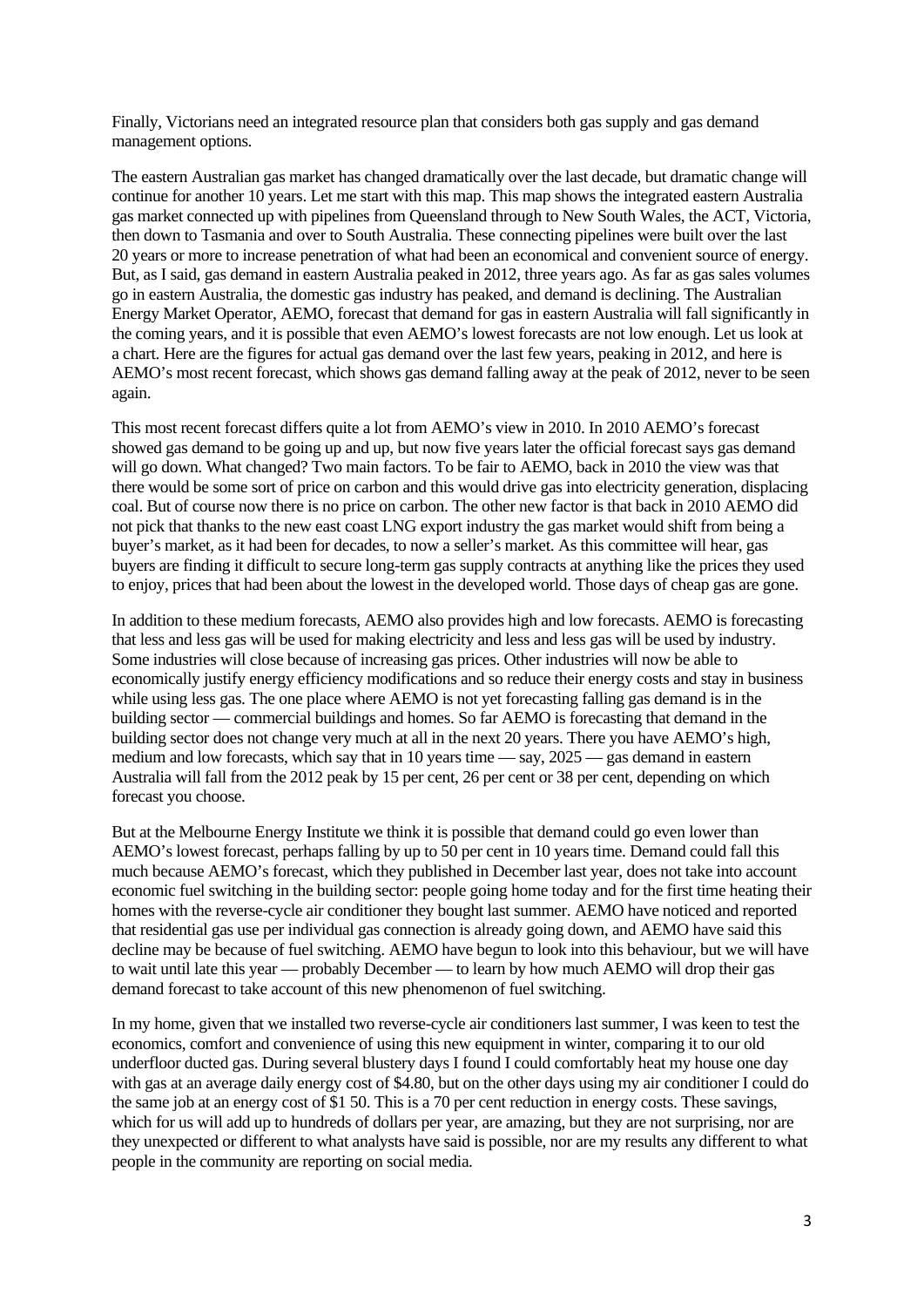Results in other homes will depend on factors including what you pay for electricity and gas, whether you have been able to negotiate a good price for your electricity and gas, the efficiencies of your gas heater and air conditioner, where your heat sources are located within your home and individual comfort and convenience preferences, and other factors. But it will not be long before word gets out to the 4.4 million Australian homes already equipped with at least one reverse-cycle air conditioner.

Then home occupants can think about going further. Hot water can be cost-effectively produced by electric heat pumps, not unlike the reverse-cycle air conditioners I have been talking about. Should you have cheap excess solar electricity available on your roof, it can be far more cost effective to use your electricity to heat your water essentially using that hot-water tank as an energy storage battery, rather than sending your electricity out onto the grid, where you might not get paid very much for it. Add an efficient induction cooktop and then a resident can disconnect from the gas grid altogether, eliminate their gas bill altogether and avoid all the fixed charges associated with their gas bill.

A lot of people talk about leaving the electricity grid, but few are doing it, and though you may not yet have heard much talk about people leaving the gas grid, they are doing it, or, in the case of new buildings, possibly never bothering to hook up the gas in the first place. What will be the consequences of falling gas demand? Let us look at gas reserves depletion with this next chart. In AEMO's recently published *Gas Statement of Opportunities* AEMO show a chart where eastern Australia's proven and probable conventional gas reserves could be depleted around the year 2029 — 14 years from now. AEMO then go on to say, 'We need to develop new gas fields'. Unfortunately AEMO does not balance that by also making recommendations about the long list of things we can do on the demand side with more positive economic outcomes. So let us say instead that people do find out about the secret powers of their air conditioner and take other gas-saving actions, and let us assume a different, lower gas demand profile what we call the MEI scenario that you saw before. When you do that, the gas consumption line or reserves depletion line starts to bend over, and the same developed gas reserves do not run out until a decade later. This gives us more time to see how things are going to develop.

That is one potential future we might find as we work towards using and planning our resources in an integrated way, considering both supply and demand options. To use terminology from the United States, an integrated resource plan — an IRP — would describe the costs of producing gas from gas fields that have already been developed and from gas fields that might be developed in future. But an integrated resource plan does not stop there after just looking at the supply side. It would also describe and compare the economics of saving gas — of reducing energy demand. How much gas can be economically saved and what other health and comfort benefits might we achieve by energy efficiency, fuel switching and other measures?

Apparently the last time an integrated resource plan was considered for Victoria was in 1991, as documented by a discussion paper from the former Gas and Fuel Corporation. What was old is now new. We will publish our thoughts on an integrated resource plan and the results of our gas demand research in mid-August. Now I am happy to take questions.

**Mr DAVIS** — I thank you for your presentation and particularly your very interesting points about gas demand into the future. By way of commenting in the first instance, I note your point that situations vary from property to property and consumer to consumer, because I must say that my personal experience is that electricity is far more expensive — but that obviously relates to a single property. The question here is, in terms of the energy efficiency options, would you outline some of those for us?

**Mr FORCEY** — I do not know if I will be saying anything new, but I have probably been in about 300 Victorian homes doing home energy consultations originally as a volunteer and later with the Moreland Energy Foundation, and there are so many opportunities out there.

The first thing I usually do is poke my head up in the attic, and what you will find there in terms of insulation is very patchy. Either there was never any, or there might have been some a long time ago; it has kind of depleted, and it is not as effective as it could be. Then more often people decide they want to install downlights, so they send an electrician up into the attic and then you find the insulation is just pulled up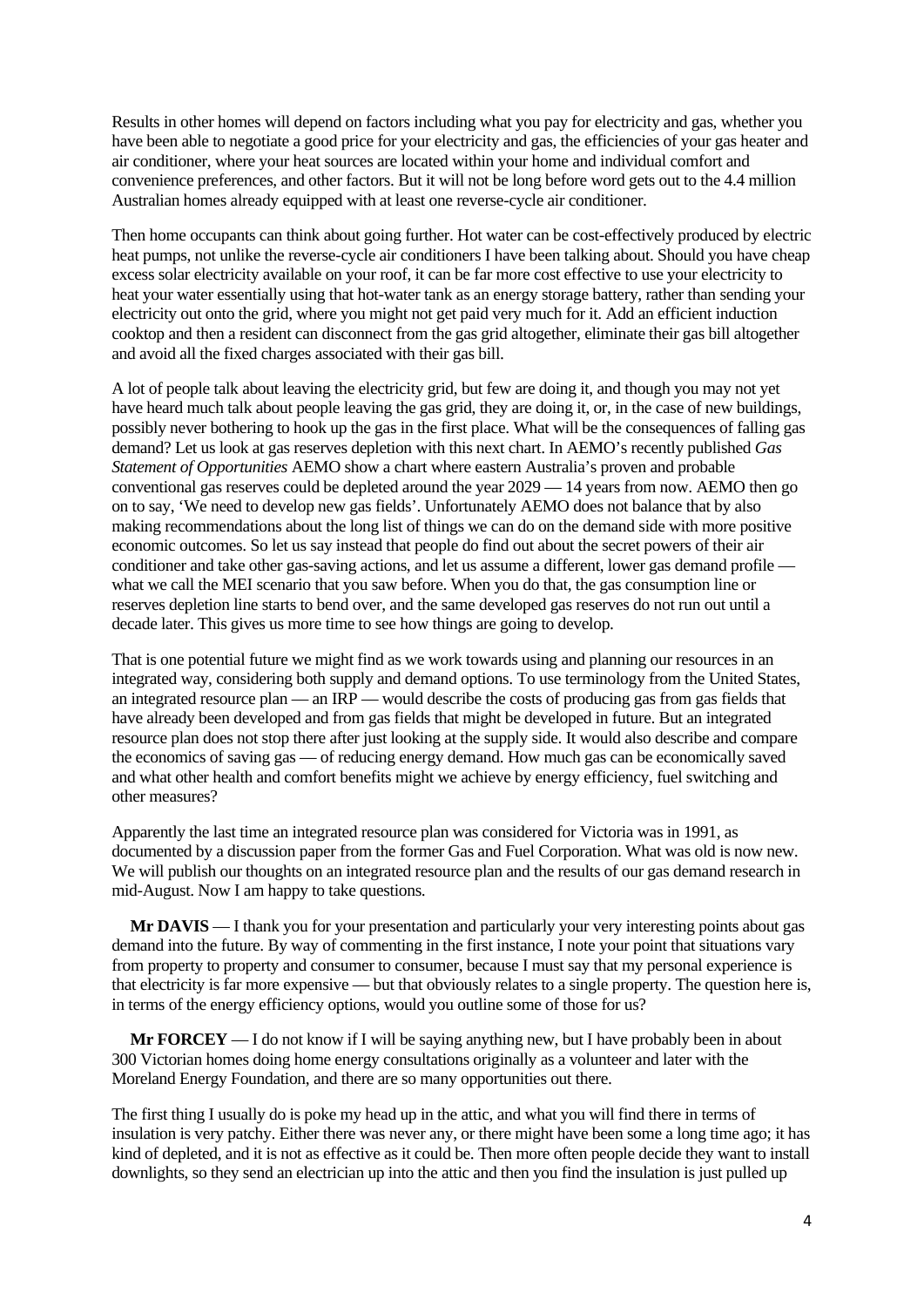and thrown all over the place, because people have to be concerned about the heat of those old halogen downlights and the potential for house fires. Of course these days we have the low-temperature LEDs, which use one-tenth of the electricity. We certainly recommend that people replace their halogens with the LEDs. There are state government programs that are involved with that. You put a cover over the top of the transformer up in the ceiling, and then you do a really good job of your insulation in the ceiling so it looks like your doona cover when you are in bed. You would not go to bed with a doona that has a bit of a patch there and a bit of a patch there. So that is ceiling insulation.

Other biggies — the low-hanging fruit, as they say — are window treatments. Lots of homes that I have seen have window treatments that are designed for blocking a bit of the sun in the summer. They also need to think about how they can really keep the heat in and stop it from just going right out through what are most often single-glazed windows. Of course double glazing is also an option for homes.

So there is ceiling insulation, window treatments and draft proofing. Draft proofing is the other one. We have such drafty homes. Apparently in the average Victorian home, if you add up all the drafts, there is 1 square metre of drafts — that includes the cracks and those old vents in the wall that you do not necessarily need any more. It is like you have a 1-square metre window open all the time. That is very low-hanging fruit that is very cost effective to deal with. In terms of money, it repays itself in a very quick time — a year or two — but there are also the comfort benefits and the health benefits you would see there.

Fuel switching is a big one, of course, that I spoke about that could really punch a hole in gas use and gas demand and save people a lot of money. These are the sorts of things that should be spelled out in an integrated resource plan, and we at Melbourne University will have a go at that with the time and money we have available for our study. We will have a go at adding up the potential benefits of these things. I call it mining for gas in your attic. So we will add those up and try to talk about the costs and benefits of those, but that will be published in mid-August.

**Mr DAVIS** — The second question is, and I will be brief so that everyone else has an opportunity to put their questions: in effect what I think you are advocating for is the likelihood of switching from gas to electricity. The fact of the matter is that in Victoria most of our electricity is generated by brown coal. There are clear greenhouse gas emission challenges there. Whatever contribution solar or other matters might make, such a shift would see us moving from a greenhouse-producing fuel, but a modest one, to a heavily carbon dioxide-producing fuel in brown coal.

**Mr FORCEY** — We are probably all really familiar with the popularity of solar panels. There is that combination of the solar plant panels with a hot-water heat pump. I particularly see this happening in a big way in New South Wales, and it will happen in Victoria as well, but if people have been enjoying those high feed-in tariffs and if those come to an end, then they are suddenly going to say, 'Why am I giving my electricity away? What else can I do with it? Can I buy an electric car? That's pretty expensive. Should I buy a battery for the garage to store my energy overnight? That's pretty expensive'. What they will find, particularly if their gas hot-water heater is about to die, is that it is a very cost-effective way to heat their water using renewable energy because they are going to be generating it themselves. People today use electricity. They make decisions about whether they want to buy green power or not. Of course that comes at an extra cost, but it is possible for individuals to have their electricity 100 per cent renewable today if they are interested in that.

**Mr DAVIS** — But my essential point is that whatever add-ons we have with renewables, essentially most of Victoria's electricity is brown coal driven, and a shift from gas to brown coal would see an increase in greenhouse emissions.

**Mr FORCEY** — What we are looking at in our study is the economics of it, and we think that people are going to start to understand that they can save a lot of money from this switch. So we are really just looking at it from that economic point of view. We see that that switch to gas is going to happen. Our study is not getting into the greenhouse effects of that.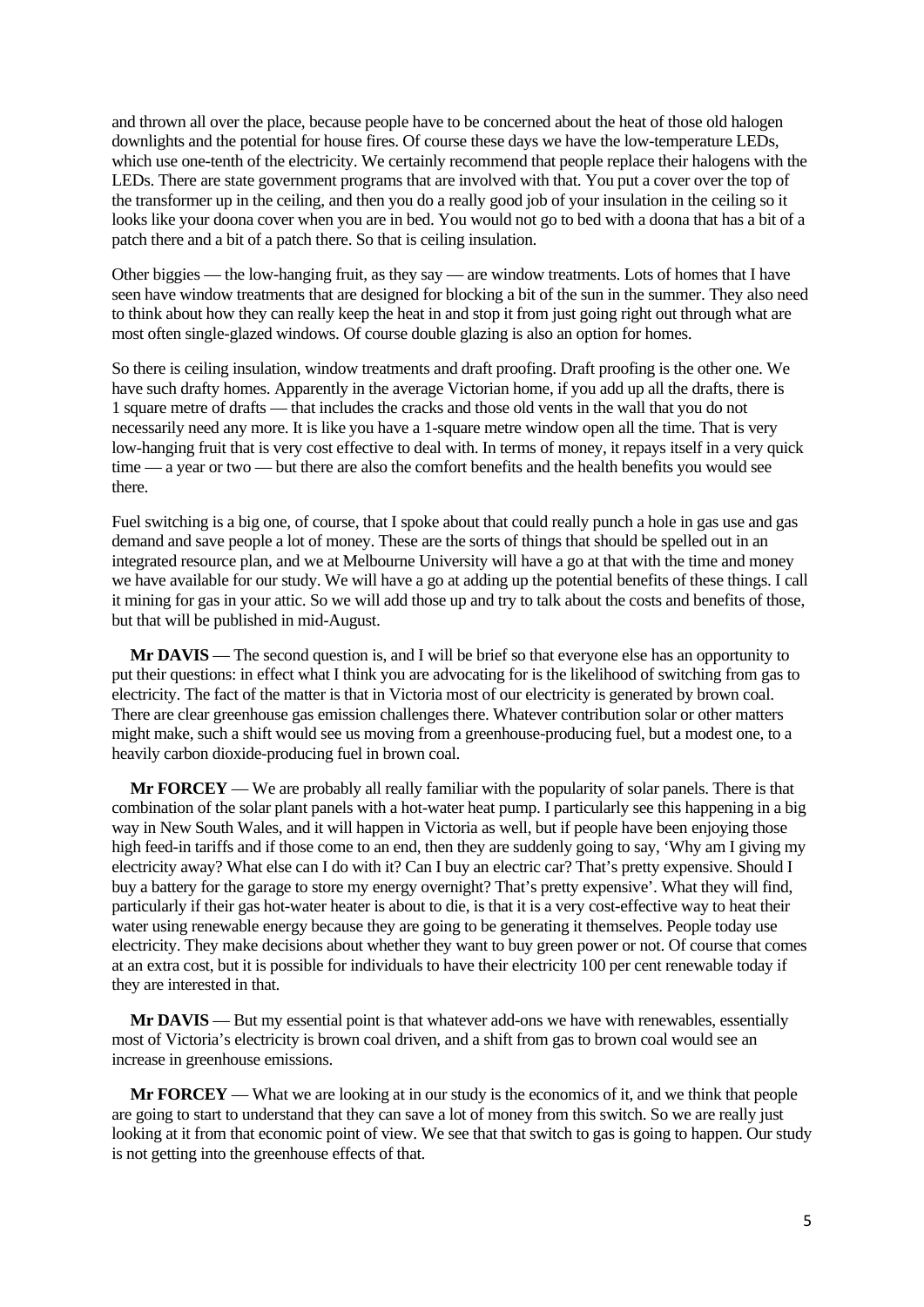**Ms SHING** — Thank you for that presentation; it was very useful. I would like to hear your thoughts on the way in which new builds and new growth and development for exploding population areas throughout Victoria may impact upon the way in which people more efficiently use energy within their homes and perhaps choose to take up the sorts of initiatives that you talked about in terms of maximising energy efficiency as part of fuel switching, and whether you have any particular views on that. As you know, we do have growth corridors which will mean that as the population increases exponentially in coming decades demand for particular types of energy, the way in which energy is used and the technology leaps and bounds that we will have will change. So I would like to hear any thoughts that you might have on that particular part of the energy use market.

**Mr FORCEY** — I guess that is going beyond our research, because the bulk of the demand we will have will of course be all the existing homes that are out there, but just from my general experience in terms of new growth corridors et cetera, ideally people should be aware of the cost benefits of spending a bit more for the eaves that block the sun, spending a bit more for window treatments or awnings and making sure they get the right insulation. Gee, it would be fantastic if people really installed the insulation properly and did all those good things for new homes.

Certainly I would advocate for getting better information out to people to understand what they are up for in terms of the long-term costs and the whole fuel switching. Do you bother to put in gas, or do you just go straight to a 100 per cent electric home from the beginning? It would be great if people had the information out there so they could make the best economic decisions. We hope that our research will start to lead to that. We hope that our calling for an integrated resource plan will start to lead to that so that better information is available to new home builders and buyers, but also for the existing buildings that are out there.

**Ms SHING** — Because one would presume that it may well feed into forecast changes to demand and therefore price where there are changes — attitudinal changes, reputational changes and technological changes — to the way in which energy resources are made available.

**Mr FORCEY** — Yes. Like I said, the Australian Energy Market Operator in their recent, December, national gas forecast — they call it national, but it is not really national; it is just eastern Australia started to mention they are seeing this fuel switching phenomenon happen. Then they released a recent paper into emerging technologies, and they talked a lot about batteries and they talked about electric cars. A little bit down the back of that there was about half a page about fuel switching. They will be doing more modelling in that area trying to understand this phenomenon. We will be hearing more about this phenomenon, like I said, for the next one, two, five or 10 years.

**Mr DALLA-RIVA** — Thanks, Tim. I am just looking at your chart 'Eastern Australia gas demand'. It excludes gas for Queensland LNG export, and obviously that has pricked my attention to now have a quick google. In your presentation you made the assumption — this is on domestic consumption — you have made it on the view that demand is decreasing. The recent report I am looking at here says that there is, as you know, huge demand for gas exports overseas. There are emerging economies in Asia and India. And I am just looking here at an APPEA report dated 6 January this year that says:

The departure yesterday afternoon of the first liquefied natural gas … tanker from Queensland's Gladstone Harbour marks the start of Australia's dramatic transition to being the world's largest supplier of this critically important energy source.

It then goes on, further on, to talk about an investment of more than \$180 billion still ongoing, saying it is the start of the first of six projects. It reports that:

In 2012–13, Australia shipped 23.9 million tonnes of LNG cargoes, earning \$13.7 billion in export revenue … By 2018, Australia is forecast to overtake Qatar as the world's no. 1 producer of LNG.

So, whilst we have heard about domestic consumption, obviously the evidence that we have heard here and elsewhere has been about the potential of export markets. We know that manufacturing is sort of in decline, and I understand the argument that there is going to be a decrease in gas consumption because of that, but I think in your presentation you have excluded, purposely, gas exports to present a case that is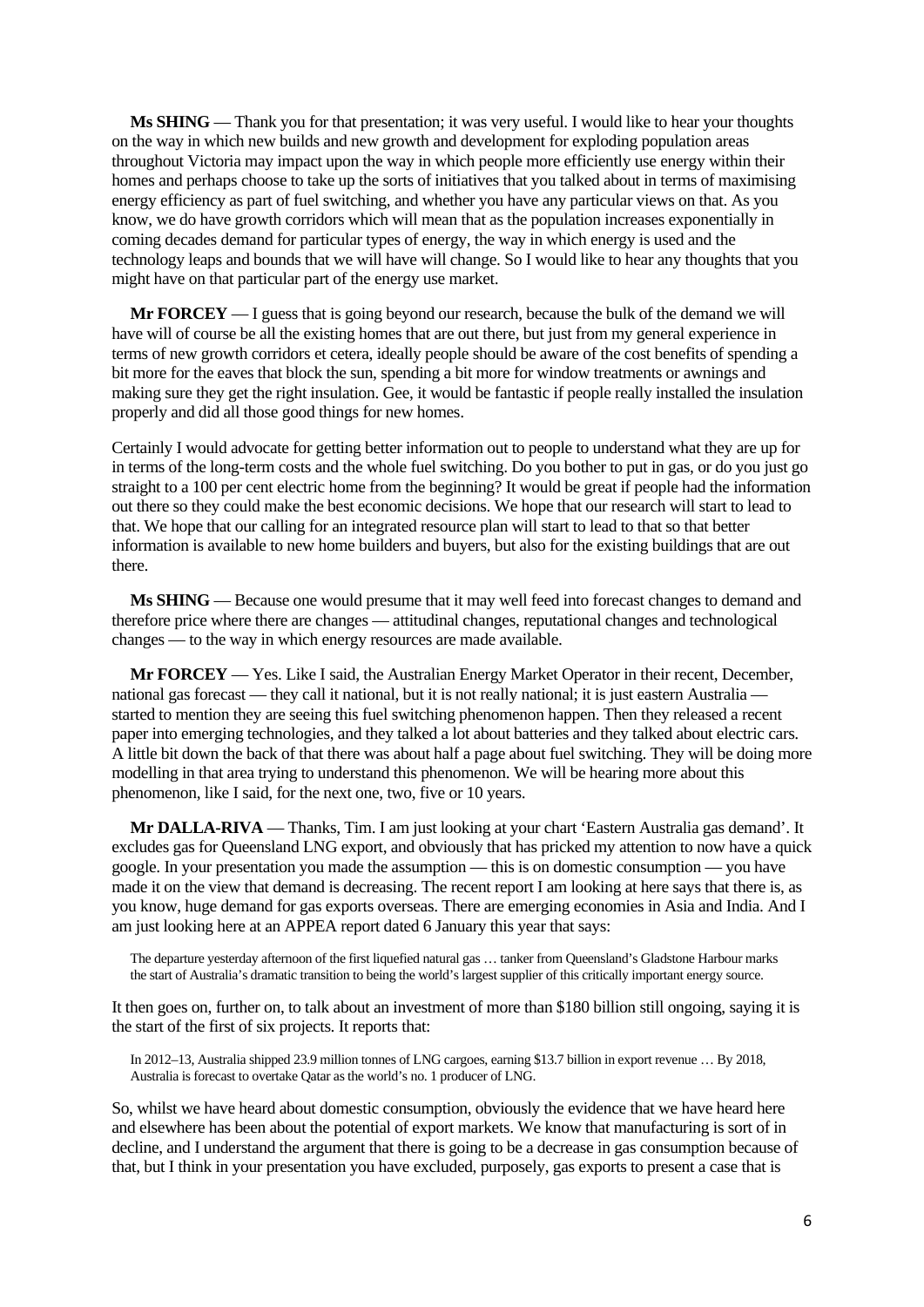perhaps not the true case in terms of the growth of gas exploration and export potential around the world. Do you want to make comment on that?

**Mr FORCEY** — Yes, sure. I am certainly not trying to leave anything out. It is a huge story, and you will probably be hearing more about that today from other presenters. The LNG industry is enormous. I used to design LNG plants — lots of fun!

Our research is just looking at the use of gas within eastern Australia, so all those numbers exclude the LNG exports, but there are plenty of other charts that you could see that show that, yes, with the start-up of the six LNG trains up in Gladstone, Queensland, they will consume and produce a volume of gas that is about three times larger than what we are talking about here, so it is an elephant. We are not studying that; we are looking at demand here, but of course you cannot look at demand here without thinking about price here, because price will impact on demand.

There is no doubt about it that the creation of this LNG industry in eastern Australia where formerly we did not have one — it was in Western Australia, then later the Northern Territory, where there were LNG exports, and then finally with the coal seam gas we have LNG exports out of eastern Australia. That has shifted from formerly, where we had about the cheapest gas in the domestic market of any developed country in the world, to now the prices that industry will have to pay, that electricity generators will have to pay — and then it flows also to our residential prices, although in terms of residential prices, the larger parts of that have to do with distribution and marketing and those issues. But still, wholesale prices do impact on residential prices. But we have shifted in eastern Australia from what had formally been a buyers' market to what is now a sellers' market, and so prices will be going up. That is driving some of this decline in demand that you see there.

**Mr DALLA-RIVA** — That is on the assumption, Tim, that there is no further gas produced out of Victoria?

**Mr FORCEY** — For these demand projections, we have analysed what the Australian Energy Market Operator has produced for gas for power generation. We understand that and can fairly agree that gas is not going to be used for much power generation in the future. Because there is no carbon price, the price of gas is going up, and there are other ways to generate electricity, whether that be through coal or whether it be through increasing penetration of renewables. The Australian Energy Market Operator is also saying there is a decline in gas use in industry. We have looked at that. We can understand why they are saying that; it has to do with various economic factors, but increasing gas prices being one of those. So we can agree with those things from the Australian Energy Market Operator and not spend a lot of our research time there. Where we think we have something that is useful and new and interesting, it has to do more about this building sector, which I have talked about, and again to a certain extent as gas prices go up that will help to drive people to look more at what options they have instead of their gas bill just going up and up, whether it is the energy efficiency options or the fuel switching options.

**Mr DALLA-RIVA** — I am somewhat confused because my understanding from around the world and other evidence that we have received is that the more gas that is produced the lower the price will be for consumers.

**Mr FORCEY** — Yes. The Australian Energy Market Operator has not shown that in these projections, where they show significantly declining demand in gas for electricity generation and significantly declining gas demand in industry. The Australian Energy Market Operator so far is only forecasting flat demand in the building sector but with the caveat, they have said in words, that they understand this fuel switching is an interesting phenomenon that they are now starting to do some modelling for.

**Mr DALLA-RIVA** — But if there is a reduction in demand for gas and there is a continued growth in supply of gas, I would have thought that the price of gas would therefore be reduced. It is basic economics.

**Mr FORCEY** — Yes. What the Australian Energy Market Operator is basing their projections on is price work done by ACIL Allen, the consultants. ACIL Allen is predicting increases in prices for gas in eastern Australia driven by this linkage to overseas prices. It used to be that gas in eastern Australia was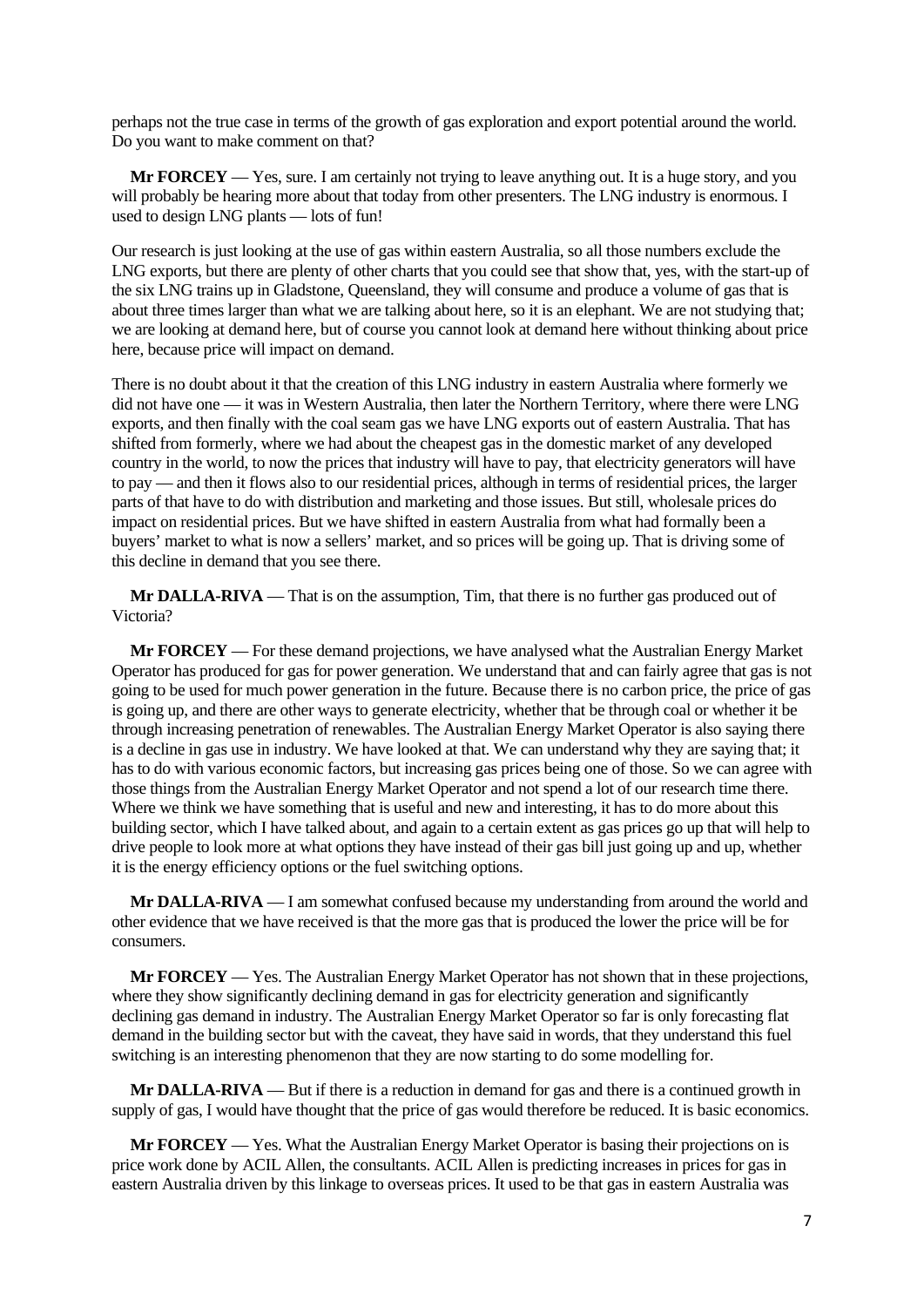trapped; it could not leave, so you could debate about what the price should be, and that was just a domestic discussion. But now with the international linkage, the ability to export gas overseas, one now has to consider what can you sell that gas for overseas and what happens at the negotiation table — when gas buyers and sellers get together, what forces are at play?

If the gas sellers are able to say, 'Look, we're linked to overseas prices', and there is this coal seam gas and the coal seam gas is more expensive to produce than the good old days when you just drilled a hole in the Snapper field out in Bass Strait and out came a heck of a lot of gas — so those forces are at play at the negotiation table between gas buyers and sellers, whereas in the old days the oil and gas producers like Esso/BHP were quite happy to get rid of as much gas as they could because it was actually getting in the way of the oil and the LPG production, which was far more valuable.

In former times gas was practically a waste product — but we did not waste it, we kept it in the ground until future times, so that was good foresight and planning in the decisions and the regulations that were made at that time. In other jurisdictions like North Dakota and Nigeria, you find that the gas is just flared or vented to get it out of the way for the oil production. But these days at the negotiation table you have those forces and the whole international picture now comes into play in eastern Australia.

**Mr DALLA-RIVA** — In continuing the discussion on this, if you are saying that the price of gas will increase, is there any evidence or are there any examples from around the world where governments have intervened to set a floor level so that the consumers — the mum-and-dad users of gas in Victoria — are not going to be stung by the global fluctuations of the sellers' market? If you are saying there is going to be an increase in the gas price globally, is there not a way for a mechanism for the government of Victoria to keep a floor price so it does not extend beyond that — a cap, so to speak?

**Mr FORCEY** — What we have done with respect to gas prices is to look at what the Australian Energy Market Operator referred to. They referred to this work by ACIL Allen. We have looked at that. It seems reasonable what we are talking about, but we are not investing a lot of time and effort in our research trying to come up with better or different views than ACIL Allen, who have spent a lot of time in that area. So that is what I will say about what we are assuming for our gas prices as we look at the future of demand. Then the other issues you talk about — about what governments might do — are far outside the research that we are doing and outside of my personal experience, so I cannot really comment.

**Ms HARTLAND** — If I can just take you back to domestic users, because often when we are talking about these issues people will say, 'Solar is only for rich people because it's all the subsidies'. Yet in my electorate in the western suburbs, Hoppers Crossing has some of the highest rates of solar panel use in the state. Clearly people have done it there for utility bill issues rather than, probably, the environment. How do we make sure, though, if there is this conversion off gas, that for low and middle-income households it is actually made economical in terms of subsidies to change over to appliances? I bought my panels via a council buying scheme. Do you see that as a feasible thing for people in the future?

**Mr FORCEY** — In the demand projections that we are still working on, we are factoring in the idea that this message does get out to the community, that in a large number of cases electricity may well be the cheaper way to heat your home. And also I expect we will see a whole re-visioning and updating the whole energy efficiency area, so there are plenty of things that can be done in homes. In the demand scenario that we have there we will be assuming that these messages do get out to the community, the community does respond and so demand ends up in that position.

We will be assuming that governments do do some things. I am not here to prescribe what those things will be, so that is not an area that we are looking at or that I can comment on. But, yes, in our demand assumptions, because we will be showing gas demand in buildings going down, we are saying that is because the word gets out there one way or the other to people and they take economic actions.

**Ms BATH** — Thanks, Tim. It has been very interesting your outlining the domestic conversion from gas to non-gas options, insulation and a whole raft of issues. I guess my interest would also lie in industry and manufacturing, because there are a number of industries, particularly in rural Victoria, where they use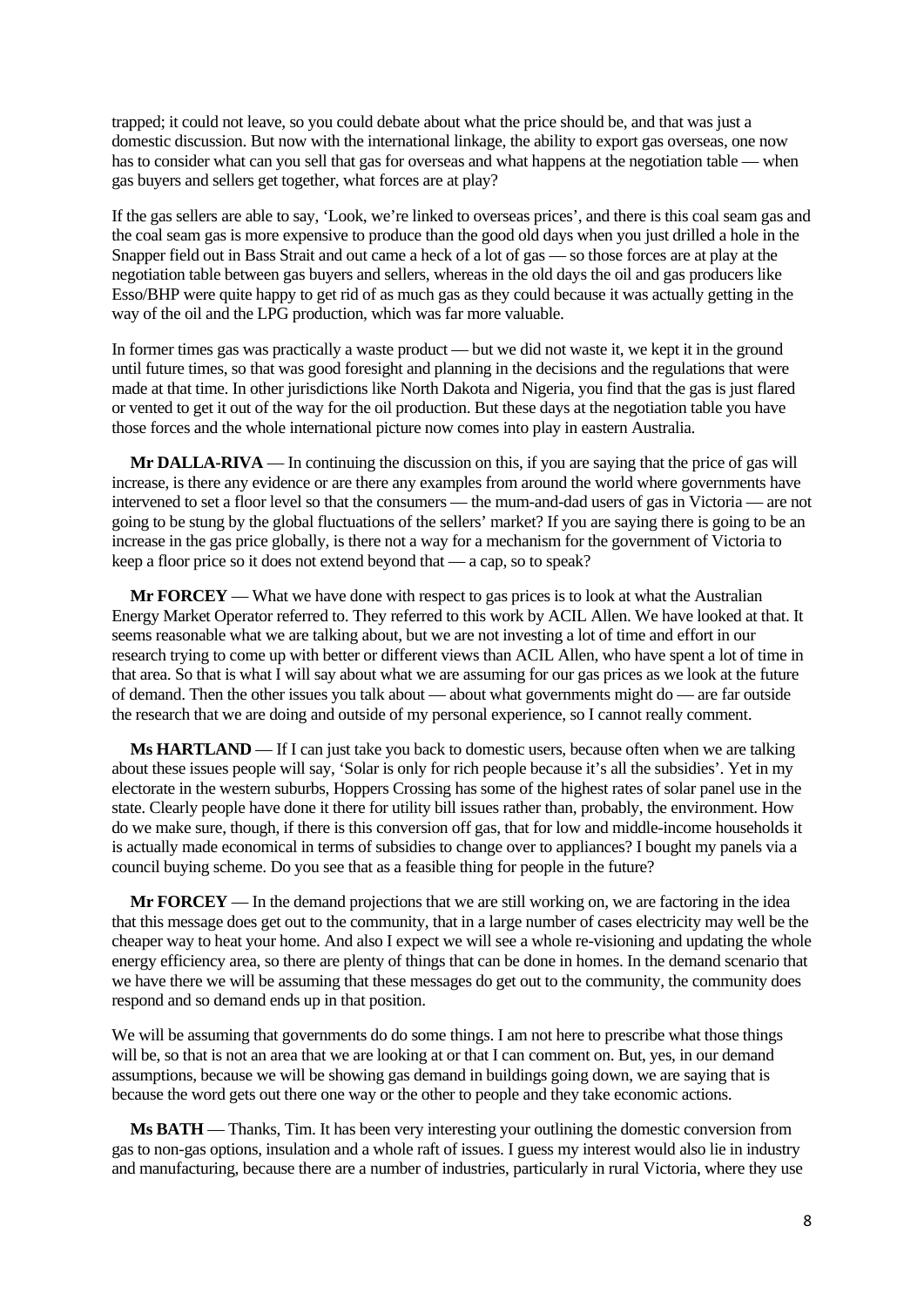considerable amounts of gas in their plants. Could you comment on the feasibility of converting to non-gas options around that?

**Mr FORCEY** — Yes, and our report will talk more about that, and the report we did for New South Wales talks about that a bit. But mostly a lot of work has been done in that area, and we refer to the works of others — like, one example would be ClimateWorks, but there have been various government programs as well looking at energy efficiency for industry.

Yes, there is still a lot of opportunity, a lot of low-hanging fruit, because we have gone from a world where gas was cheap, and we are no longer in that world. That is going to take time for people and businesses to adjust. They need to understand what the future is likely to look like and then assess whether they can make some changes, and those would involve energy efficiency upgrades. Just like home owners can use heat pumps, a dairy is an example of where they have got an energy need for cooling — not that cold, to refrigerate milk — an energy need for heating and some hot water to clean up things. You can do that sort of thing with heat pumps these days — so again electrically driven — and some of the farmers might even generate that themselves with their own solar panels.

So that is the future, and so the old days of burning gas — the expression has been, 'Gas is too valuable to burn'. At my house, if I am running ducted gas heating and the old hot-water heater that has got to go, the gas that arrives at my house, I immediately throw half of it away. So that is the energy that goes up the chimney and the energy that does not make it through the ducts and the energy that leaks out. So in houses you throw half of your energy away. There would be similar things still happening in industry. It may require capital investment so that they can upgrade things, but if they understand where the prices are, where the prices are likely to stay or go, then hopefully with that information they can make good economic decisions about where now they can make those upgrades that they might have been thinking about and never got around to.

**Ms BATH** — In the start of the year you commented on New South Wales and made some predictions around New South Wales. Have you seen your predictions borne out so far? It is only six months into the vear but  $-\frac{1}{2}$ 

**Mr FORCEY** — We do not use the word 'predicting', and what we produce is not a prediction or a forecast. We call it a scenario. It is something we think reasonably could happen, and that is the reason that AEMO produces three different projections, forecasts, scenarios — whatever you want to call them because they understand nobody can predict the future adequately, and so you should predict a bit of a range and hopefully you have got it in there somewhere. We are thinking that their range is not broad enough, that we could actually see more things happening in terms of the fuel switching area.

In New South Wales when we got started we said, yes, there is potential that in New South Wales — we only focused on that state — that gas demand could fall to half of where it has been in recent years within 10 years time. Some people thought that was pretty surprising, and then right about the same time AEMO updated their forecast. They do this annually, so they come out on a schedule in January — or December — which was coincidentally when we were forecasting. There AEMO had, compared to their previous forecast, dropped their projections for gas demand in 10 years time — it was probably the number I read off the chart — by 17 per cent. So we were saying in our scenario possibly it could go to a drop of 50 per cent, so if AEMO updates their forecast another couple of times by 17 per cent each time, they will get pretty close to the MEI scenario.

**The CHAIR** — Tim, can I thank you for that presentation and do one thing that I should have done at the start, which is to formally accept the submission, if the committee is willing to do that. I will take that as done. Secondly, you will receive a copy of the transcript in forthcoming days for proofreading, so that would be very welcome. I note also from your submission and your earlier comments that you indicate that research will be completed. You might want to submit material and some sort of synopsis of that to the committee. We would appreciate that.

**Mr FORCEY** — Yes, we will definitely submit the whole report; no problem.